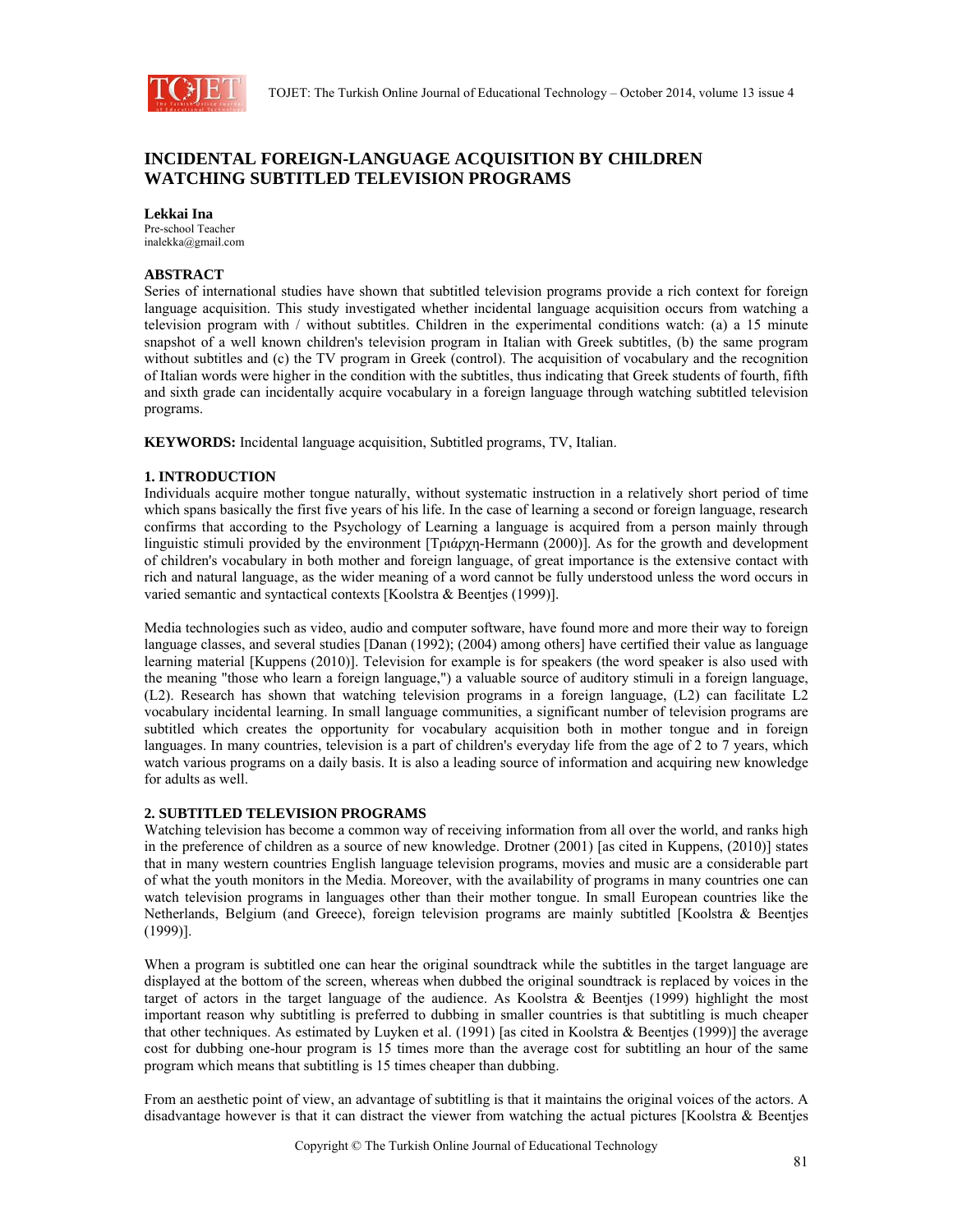

(1999)]. In relation to language acquisition, subtitles are accused of encouraging viewers to rely on written text, distracting them from the spoken language, and even that encourage a form of laziness [Kuppens (2010)]. However, as suggested by the present paper, in the case of young students in non-educational settings, they can learn more through watching subtitled television programs rather than watching non-subtitled programs.

An important advantage of subtitling in comparison to dubbing is that learning is likely to occur. With subtitled programs there are at least three different input channels: visual image, the soundtrack (including foreign voices) and subtitles. This multisensory presentation of information motivates viewers to understand what is said and shown on television.

About fifteen years ago Koolstra & Beentjes, (1999) conducted a panel study on television's effects on children's reading skills. The study, which 828 primary school children were followed during three years, showed that the reading of subtitles on television may enhance the development of children's decoding skills, because, as the writers point out, reading subtitles provides extensive practice in decoding words.

The primary question about learning is what is it that makes us have the natural tendency to seek knowledge and to differentiate our behavior? Perhaps, most admissible point of view is that what motivates the person in order to learn is the need to adapt to the environment in order to survive (homeostasis). However, apart from homeostatic motives, there are others that do not relate directly with the need for survival, but also with human nature (e.g. curiosity).

A second possible learning effect of subtitled TV is the acquisition of a foreign language so there is expectation that subtitled television programs may contribute to learning words in a foreign language. We think it seems reasonable since vocabulary learning in such a condition occurs not because the learner is trying to learn words but because the learner is trying to understand what is being said, sung or written on the television screen. Furthermore, the meaning of words is not given but perceived by the context in which they are presented. Rapaport (2000) defines Contextual Vocabulary Acquisition*,* (CVA) "*as the active, deliberate, acquisition of a meaning for a word in a text by reasoning from context*". Rapaport continues explaining that it is the process that can be used by a reader to figure out a meaning for an unfamiliar word as it occurs in a passage being read. It is what you do when coming across such a word in your reading. As you realize you don't know the meaning of the word and you need to know it in order to understand the passage, you can try to figure out its meaning from the context, i.e., from clues in the co-text together with your prior knowledge (PK).

In his study, Rapaport (2000) focuses only on CVA during reading. However, he underlines that CVA can presumably be used in situations that do not necessarily include text and reading (non-reading, non-textual situations) like for example in ordinary conversations, or when watching TV programs. Besides the fact that firstly context always *determines* the meaning of a word, it does not always *reveal* it [Deighton (1959) cited in Rapaport (2000)] and secondly subtitles don't always provide accurate translations of the original script, as limitations of space and time generally reduce the rate of speech can be represented in subtitles [Rapaport (2000)], however, several experiments have shown that watching foreign language television programs, subtitled (or not), positively affect the ability for foreign language acquisition of children and adolescents [Van Lommel et al (2006) among others].

In a study which examines the vocabulary in 88 television programs, Webb & Rodgers (2009a) report that the understanding of television programs may be easier than understanding the written text or conversation, because the vocabulary "sounds" in television programs is supported by the visual input. On the other hand, in a study which examines the effects of visual stimulus in understanding television news stories in a foreign language, (L2) found that in some parts of a television program visual stimulus may not have any effect on the comprehension or even prevent it [Gruba (2004)]. Learning a foreign language is more effective when it happens in an authentic communicative environment where speakers are exposed to authentic language stimuli that are understandable and attractive. With authentic texts students get a complete picture of the use of words in their natural environment, because such texts show not only grammatically incorrect word usage but also their proper use, according to each communicative circumstance.

Monitoring subtitled Italian television programs may therefore lead to different types of language acquisition since when a student learns the language through realistic situations he/she has to face grammatical phenomena and new vocabulary. Advertisement texts for example are suitable for understanding and learning imperative and subjunctive occlusion. Moreover, apart from the word meanings, one may learn the meaning of expressions or standard sentences (e.g. "Ciao amico!") and in which circumstances these sentences can be used. In addition, as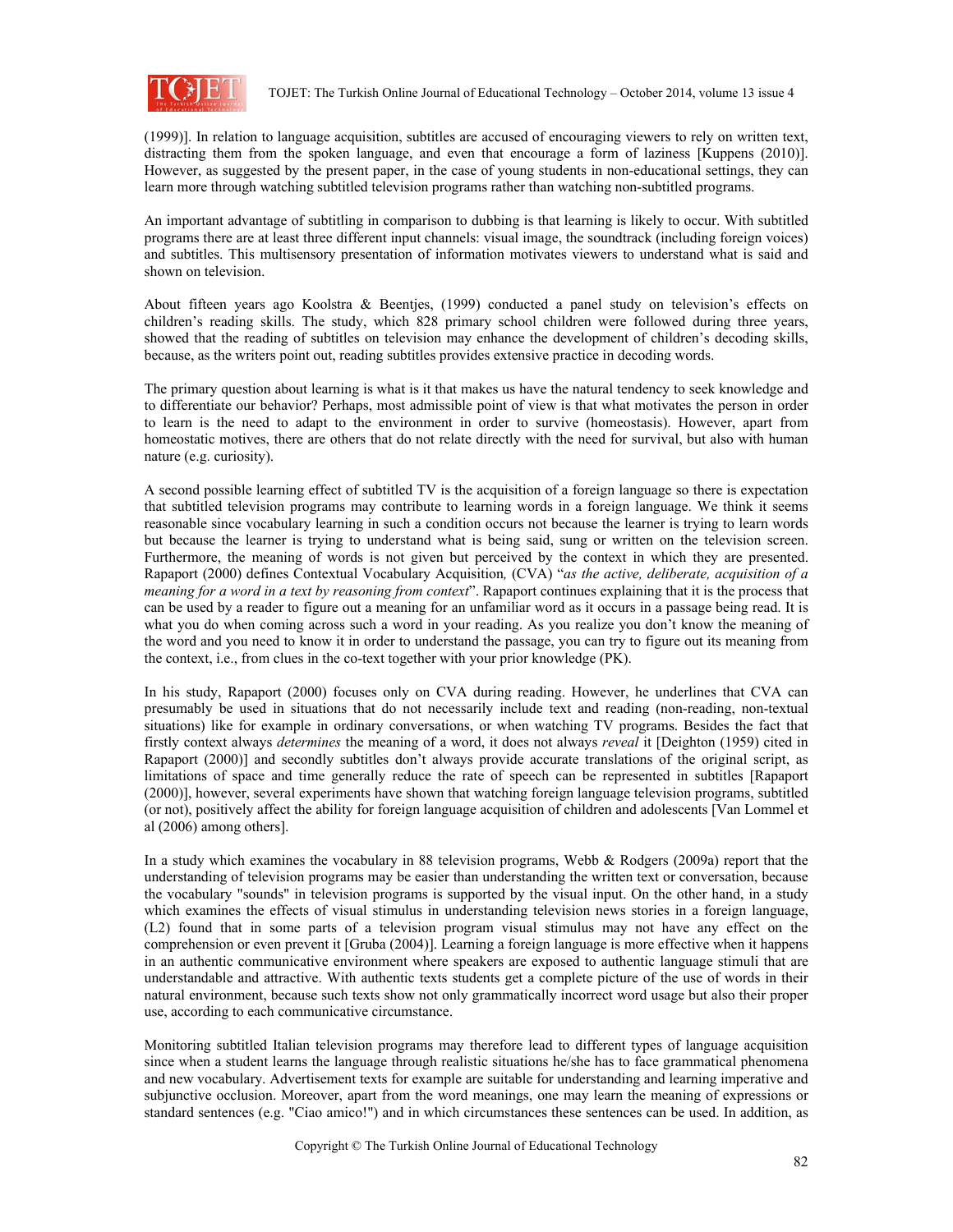

Koolstra & Beentjes (1999) highlight, there may also be improvement in the ability of the viewer to discern separate words in the flow of spoken language, pronunciation of words, and improve the ability to correct proposals. Finally, viewers can learn to distinguish different accents and different forms of speech (e.g. formal, slang etc.). In the present study we focus on vocabulary acquisition.

## **3. RESEARCH ON FOREIGN LANGUAGE ACQUISITION THROUGH WATCHING SUBTITLED TELEVISION PROGRAMS**

The notion that children's and adults' ability to learn a foreign language is stimulated through watching subtitled television programs is well established. Many studies on the incidental acquisition of a foreign language from the popular media have focused on television programs and have shown that monitoring enhances L2 vocabulary incidental acquisition. Decades ago, Elley (1989) says that children maintain knowledge of the new words they listen in the stories they are read to. In two experiments, primary teachers in New Zealand read stories aloud to children of their class, and through pre-test and post-test measured the extent of children's new vocabulary acquisition through listening to stories.. The results showed that the oral reading of a story is an important source of vocabulary acquisition either reading is accompanied by an explanation of the teacher of the meaning of the words or not.

Also, Koolstra & Beentjes (1999) report that students learned incidentally the meaning of words through academic reading without the explicit intention to learn words. On the other hand Vidal (2003) investigated vocabulary acquisition through academic listening and showed that vocabulary knowledge of students after listening to the lecture was greater than it was before the lecture. These studies have shown that people who learn a second language, (L2) can achieve a small but significant vocabulary acquisition through comprehension - focused listening [Horst (2010)].

In their study Brown et. al (2008) compared incidental vocabulary acquisition from stories read in three different experimental conditions: only read, read while listening to the text, and only heard . The performance in terms of the knowledge of words showed the third condition as the least effective, the acquisition proved to be very small and prone to be lost over time. A series of surveys that attempt to measure incidental acquisition of a foreign language that results from watching subtitled television programs in non-educational conditions [d'Ydewalle et. al (1989); (1995); (1997); Pavakanun et. al (1992); d'Ydewalle et. al (1999) among others] show that there is undoubtedly significant incidental language acquisition simply by watching a short subtitled TV program. In the corresponding Dutch experiment [Koolstra & Beentjes (1999)] children who watched the subtitled version fared significantly better than those who watched the non-subtitled version, whereas control group scored last. Also, older children fared better than the smaller.

#### **4. THE PRESENT STUDY**

Whether elementary school children may incidentally acquire elements of a foreign language through watching subtitled foreign television programs in a non-educational setting has been studied less than other age groups internationally. In Greece such studies are still very limited.

The present study is an extension of international experiments subtitling but differentiates from them in its most characteristics (language, age, television program, etc.), it explores the short-term effect of an Italian television program, subtitled and non-subtitled, on the incidental language acquisition of children aged between 9-12 years. The content of the chosen program presents understandable material (comprehensible input) [Krashen (1985)], which means it does not exceed the perceptual ability of the students. Moreover, in the selected program the pronounced language, is clear, understandable Italian. For the purposes of the study is followed the distinction between acquisition and learning. The first is unconscious, incidental, randomly done, without systematic guidance-teaching and in non-educational conditions (for example in the living room of the house watching TV). The second is conscious, intentional, resulted from systematic -instruction and occurs in educational settings (ie an organized learning environment). With Italian children are acquainted for the first time.

In Greece, students are acquainted with foreign language testing in Grade 3 as foreign language lessons in school (English) start in grade 3. Therefore the difference between the three age groups of the sample lies in the familiarity they have with a foreign language in general and the foreign language testing as well (Test: Vocabulary target word recognition, etc.).

#### *4.1 Research Questions*

Simultaneous viewing of the subtitles and listening to the soundtrack may be a factor in language acquisition. [D'Ydewalle & Van de Poel, (1999)]. Since both subtitles (in Greek) and sound track (in Italian) are processed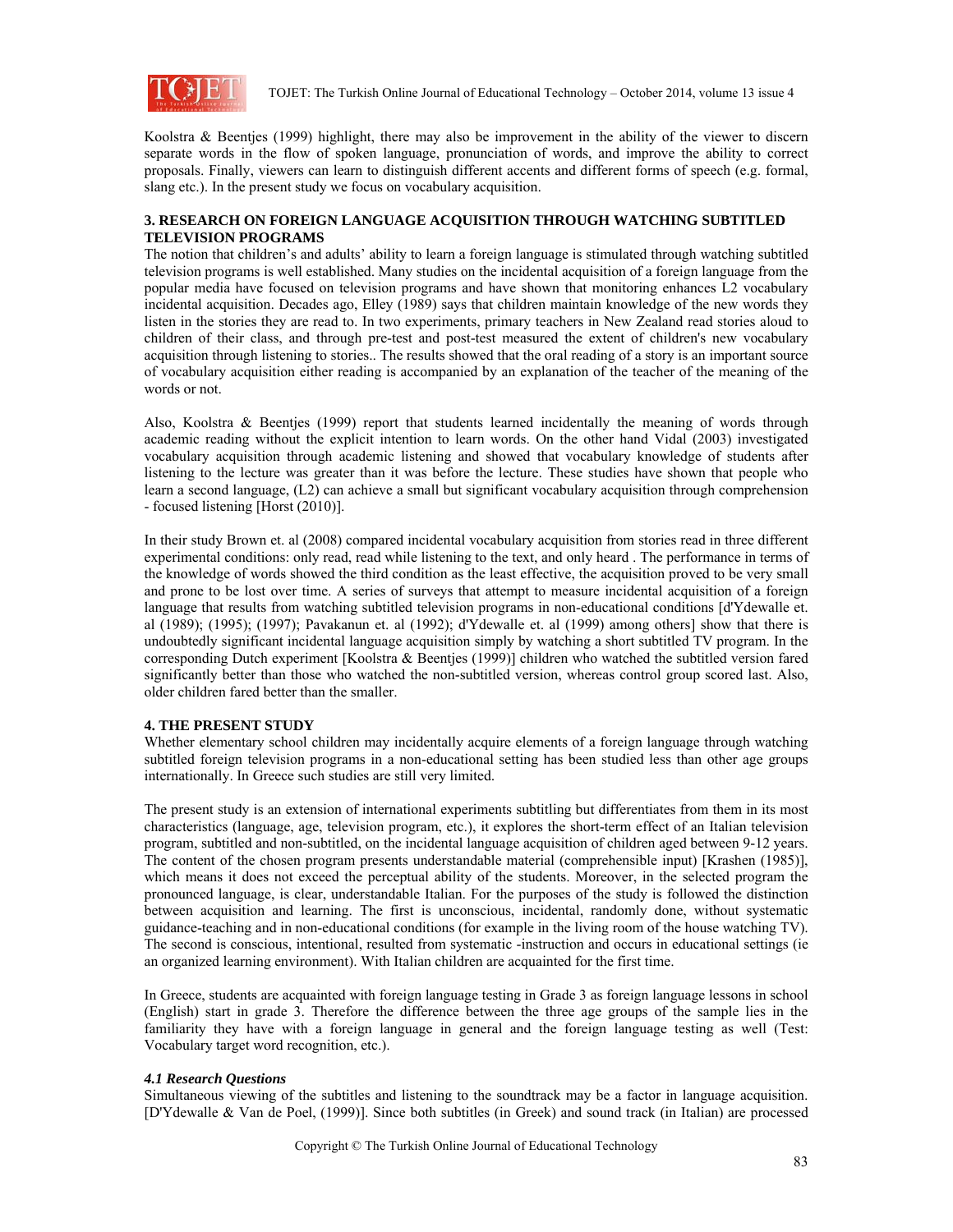

almost at the same time, there may be language acquisition in such context. Subtitles contribute to a richer context in which children may learn Italian words provided that they are able to distinguish the words spoken in the program. Subtitles are not only read mandatorily, but are also processed in detail and remembered quite well [Gielen (1988) as cited in [D'Ydewalle & Van de Poel, (1999)].

Research Question 1: Greek elementary school students, aged 9-12 years, can learn incidentally Italian words from a subtitled Italian-spoken television program.

We assumed that subtitled television programs provide a rich context from which children learn Italian words, so we attempted to answer a secondary hypothesis that the subtitles do *not* distract children during program monitoring thus undermining their understanding.

Also, there is the expectation that older children compared to younger, can learn more Italian words from the subtitled Italian program.

Research Question 2: Greek fifth and sixth graders can learn more Italian words from a subtitled Italian-spoken television program than do Greek fourth graders.

#### *4.2 Design*

The present organized intervention is a quasi experimental research modeled on "action research" and was conducted during school year 2010 to 2011. There were three different age groups included in the study, fourth, fifth and sixth graders. From age 8 on, children read subtitles in a similar way as adults [d'Ydewalle & Van Rensbergen (1989) as cited in D'Ydewalle & Van de Poel (1999)]. Participants were between 9-12 years old and were randomly assigned to experimental groups.

One could argue that experimental design with random assignments of students to treatment and control groups would make our findings more generalizable from the point of randomization of individual differences. However, fully randomized experimental designs often lack ecological validity due to the inauthentic environments in which studies are carried out (Snow cited in Borg & Gall, 1989). Because the intention of this study was to provide findings that are closer to authentic condition of watching TV at home, the author selected the design described here.

| Grade   | Experimental<br>Group 1<br>Condition 1 (Subtitles) | Experimental<br>Group 2<br>Condition 2 (No<br>Subtitles) | Control Group<br>Control Condition (Greek) | Total         |
|---------|----------------------------------------------------|----------------------------------------------------------|--------------------------------------------|---------------|
| Grade 6 | 11 $(7g+4b)$                                       | $12(7g+5b)$                                              | $11(7g+4b)$                                | $35(21g+13b)$ |
| Grade 5 | $8(5g+3b)$                                         | $7(5g+2b)$                                               | $8(5g+3b)$                                 | $23(15g+8b)$  |
| Grade 4 | $12(6g+6b)$                                        | $12(6g+6b)$                                              | $12(6g+6b)$                                | $35(18g+18b)$ |
| Total   | $31(18g+13b)$                                      | $31(18g+13b)$                                            | $31(18g+13b)$                              | $93(55g+39b)$ |

#### *4.3 Material*

The television program in the three conditions was a 15-minute cartoon in Italian which can entertain the children-students but can also motivate better than anything else.

Italian vocabulary matching test: The acquisition of Italian vocabulary was assessed by means of a multiple choice test asking for the Greek translation of 35 Italian target words that were used in the program. Each of the Italian target words was spoken at least four times in the program whereas its translation was displayed in the subtitles. According to Anderson & Lorch (1983) [cited in d'Ydewalle & Van de Poel (1999)] children generally pay more attention to the female voice therefore the test was presented to the children by playing an audio file on which the words were spoken by an Italian native speaker. Children were required to choose the correct Greek translation of the Italian word choosing from the three written alternatives. All alternatives given were words that appeared in the subtitles, as much as possible, with equal frequency.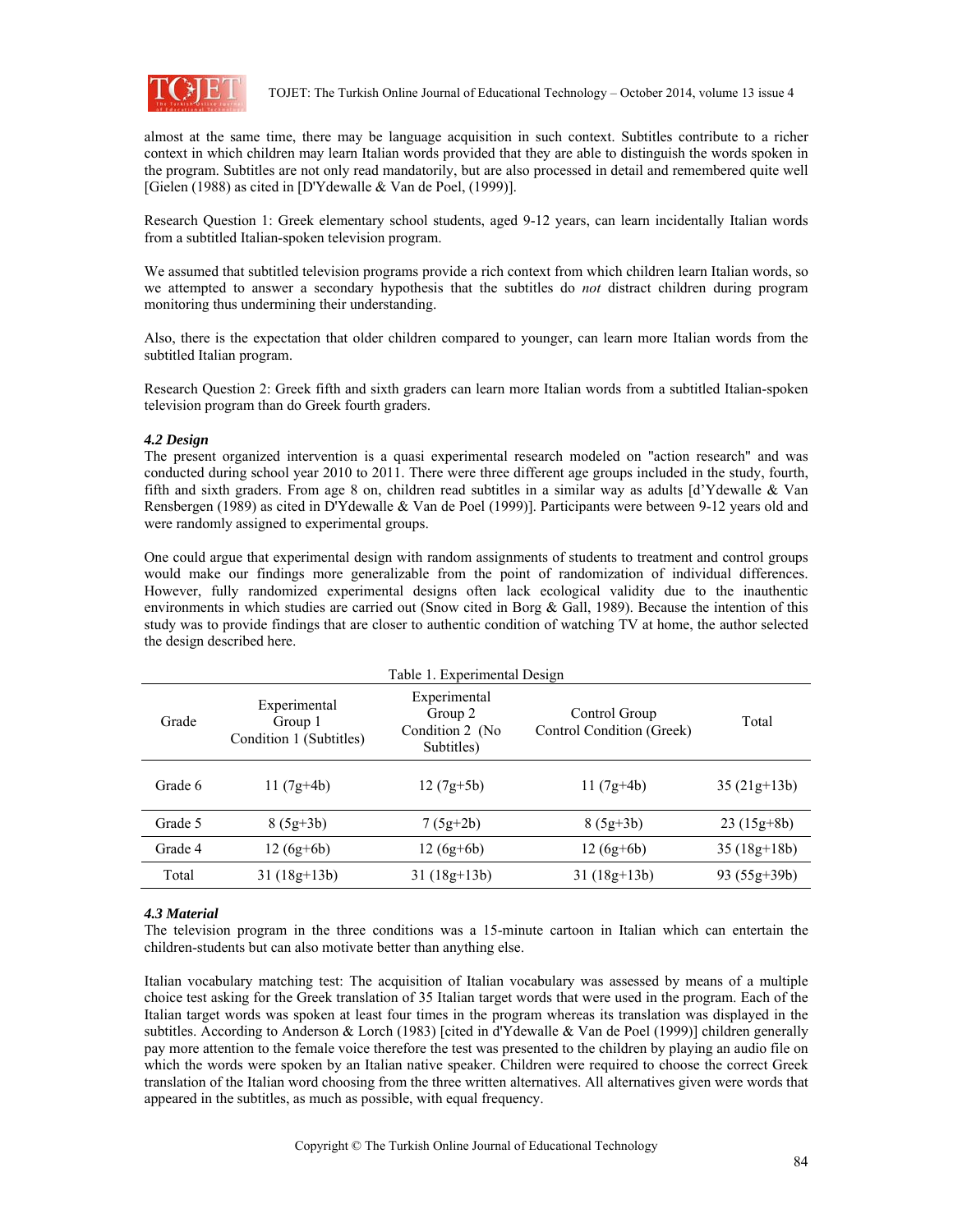

Word recognition: Again test was presented to the children by playing an audio file on which the words were spoken by an Italian native speaker. Participants were asked to identify whether the Italian words heard from the audio file were spoken in the Italian television program as well, answering Yes or No accordingly. The word recognition test consisted of 30 Italian target words of which 20 were heard in the program and the other 10 were not heard at all. The words not used in the program were chosen as if they could have been used in the program. The word *nave* (ship) or *fiore* (flower) were not used in the soundtrack, but flowers and a ship were shown in the film footage.

## *4.4 Procedure*

In the experiment, within each condition children participated in groups of seven to twelve students in vacant rooms of their school building. The students in experimental group 1 (Condition 1) watched the Italian television program with subtitles, in experimental group 2 (Condition 2) student watched the program without subtitles and control group (control condition) they watched the same program in Greek. The program last 15 minutes and was projected twice successively in all three conditions. Immediately after the end of the screening there followed the assessment of the acquisition of the Italian words resulting from monitoring the program. As for the instructions given to the children, we prepared a series of simple, instructions, which included a clear description of what they had to do. Children were explained that the activity concerns the way children watch TV, that the test does not concern their lesson and that there is no score. Children were encouraged to answer all questions and not to be intimidated to answer even those that they were not sure of the correct answer.

The Condition, Class and Gender are the independent variables whose values were encoded. The control of the statistical significance of differences in the averages among the three groups of the intervention was done by analysis of variance. The analysis is per-score, per scale (where score 1, score 2 are the dependent variables. Dependent variable (score final) was measured by the total of score  $\overline{1}$  in vocabulary acquisition and score 2 recognition of Italian target words). The three scales were analyzed and discussed with three factors: Conditions, Class and Gender as fixed independent variables. With the Full factorial model were controlled the main effects and interactions of all possible combinations of the independent variables.

## **5. RESULTS-DISCUSSION-CONCLUSION**

The purpose of this intervention was to explore the short term effects on incidental language acquisition of children aged 9 to 12 years of age through watching an Italian television program, subtitled or not. Overall, it appears that we have evidence of language acquisition in both experimental conditions. The results (estimated in the context of quasi-experimental design) confirm the corresponding research hypotheses and highlight the positive correlation between monitoring the Italian television program, language acquisition, vocabulary acquisition and Grade.

In accordance with Research Question 1, children of Experimental 1 achieved higher vocabulary acquisition  $M =$ 25.58, than the children of Experimental 2 M = 22.39 who fared better than the children of Control Condition M  $= 19.65$ . The effect of the Condition was found statistically significant  $p = 0.000$  in overall incidental language acquisition and vocabulary acquisition. The overall incidental language acquisition is higher in the condition with the subtitles, followed by the Condition 2 without subtitles and finally the Control Condition. Therefore, we can conclude that the information on the story that takes place in the Italian subtitled television program which consist of a) the Italian target words that are heard in the program, b) their Greek translation that can be read in the subtitles, and c) the importance of words supported by visual images on the television program, provide a framework from which Greek students can "catch" the importance of some of the Italian target words.

In addition, findings do not indicated that subtitles distract the attention of children. The Research Question 2 is also verified as the older children had greater overall language acquisition than what the younger ones. The effect of the Grade-age on vocabulary acquisition and overall language acquisition was statistically significant (p  $= 0.004$ ,  $p = 0.001$  respectively). It does not though appear to have any statistically significant effect on vocabulary recognition ( $p = 0.144$ ). This means that language acquisition coincides here with vocabulary acquisition. The older children learned more words from the program than the younger ones and overall had greater language acquisition.

Neuman & Koskinen (1992) [cited in Koolstra & Beentjes (1999)] report that the ability of children to acquire vocabulary within a context is affected by the level of their linguistic competence. The averages of the scores in the control test were higher for students of 5th '( $M = 41.87$ ) and 6th ( $M = 42.62$ ) than it was for students of the 4th (M = 39.44 ), which does support the hypothesis that older children benefit more from the context of spoken language in the Italian television program compared to the younger and achieve greater language acquisition.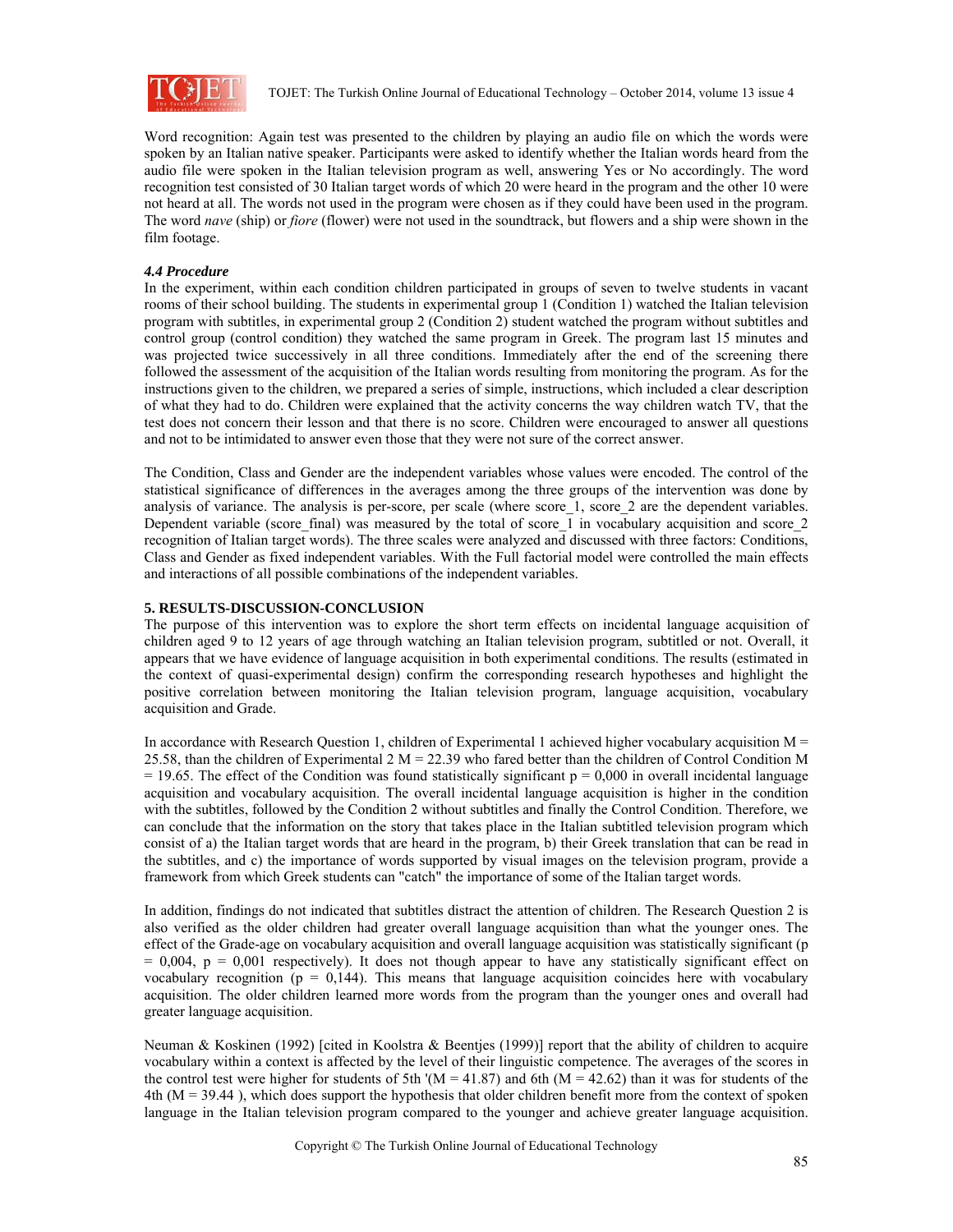

Overall there was not indicated any systematic correlation between Gender and Condition. The t-test of independent samples was not significant for any of the three scales indicating that neither girls excel boys, nor vice versa.

Language acquisition of a foreign language is stimulated by monitoring subtitled or not television programs. In real life, Greek students spend enough time watching television programs which means that they come in contact daily with a foreign language (mainly English) . According to Webb & Rodgers (2009a) if speakers regularly watched TV, this could have a significant effect on the amount of vocabulary acquired. Therefore, the effect of watching subtitled television programs at home could well be stronger and cumulative. Research has also shown that increasing the number of times a word appears in a context (e.g. a television program) increases the possibility for vocabulary acquisition [Webb (2010)]. However, learning a foreign language cannot of course be limited in passive knowledge.

Speakers of a language may be particularly motivated to watch TV programs and movies for learning. Gieve and Clark (2005) found that television viewing was the second most common way used by European speakers as a strategic self-directed learning of a foreign language and the fourth most common way used by speakers of Chinese language [Webb (2010 )]. However, can these findings support the (further) introduction of television and subtitled television programs in the foreign language classroom? The greatest benefit of using subtitled television programs for guided language learning is that they entertain children-students and motivate better than anything else so students put more effort to understand the teaching material. Nevertheless, in relation with the conclusions of this study, the fact that children acquire incidentally elements in Italian language from a subtitled Italian television program, should not automatically lead to the conclusion that generally subtitled television programs are therefore a more efficient means for guided language learning and one has to be careful in transferring conclusions of a study of incidental language acquisition in situations of guided language learning.

Nouns, are the simplest structural units in a language, therefore it is not surprising that the first indications of language acquisition found in vocabulary test. In the present study the exclusive evidence of language acquisition is the acquisition of Italian words, by children through watching the program. As shown in the results, Class and Gender have no significant effect on vocabulary recognition  $p = 0.466$ ,  $p = 0.144$  respectively. This means that it is not verified that children in Condition 2 pay more attention to the spoken words in the program than the children in Condition 1 and neither is verified the assumption that subtitles can be distracting to children. Therefore we can conclude that the simultaneous monitoring of the subtitles and the language of the program is a factor that favors language acquisition of a foreign language.

#### **REFERENCES**

- Brown, R., Waring, R., & Donkaewbua, S. (2008). *Incidental vocabulary acquisition from reading, readingwhile-listening, and listening to stories.* Reading in a Foreign Language (20), σσ. 136–163.
- D'Ydewalle, G. *Foreign-Language Acquisition by Watching Subtitled Television Programs.*
- D'Ydewalle, G., & Van de Poel, M. (1999). *Incidental foreign-language acquisition by children watching subtitled television programs*. Journal of Psycholinguistic Research *,* 28 (3), σσ. 227–244.
- Elley, W. B. (1989, Spring). *Vocabulary acquisition from listening to stories.* Reading Research Quarterly , 24 (2), σσ. 174–187.
- Gruba, P. (2004). *Understanding Digitized Second Language Videotext*. Computer Assisted Language Learning, 17 (1), σσ. 51-82.
- Horst, M. (2010, April). *How well does teacher talk support incidental vocabulary acquisition?* Reading in a Foreign Language , 22 (1), σσ. 161–180.
- Koolstra, C. M., & Beentjes, J. W. (1999). *Children's vocabulary acquisition in a foreign language through watching subtitled television programs at home.* Educational Technology Research and Development , 47 (1), σσ. 51–60.
- Koolstra, C. M., Peeters, A. L., & Spinhof, H. (2002). *The pros and cons of dubbing and subtitling.* European Journal of Communication , 17 (3), σσ. 325-354.

Krashen, S. D. (1985). *The Input Hypotheses:Issues and Implications*. New York: Longman.

- Kuppens, A. H. (2010, Μάρτιος). *Incidental foreign language acquisition from media exposure*. Learning Media and Technology , 35 (1), σσ. 65-85.
- Pavakanun, U., & d'Ydewalle, G. (1992). *Watching foreign television programs and language learning.*
- Rapaport, W. J. (2000). *In Defense of Contextual Vocabulary Acquisition: How to do Things with Words in Context.* State University of New York, Buffalo, New York.
- Vidal, K. (2003, March). *Academic Listening: A source of vocabulary acquisition?* Applied Linguistics , 24 (1), σσ. 56-86.